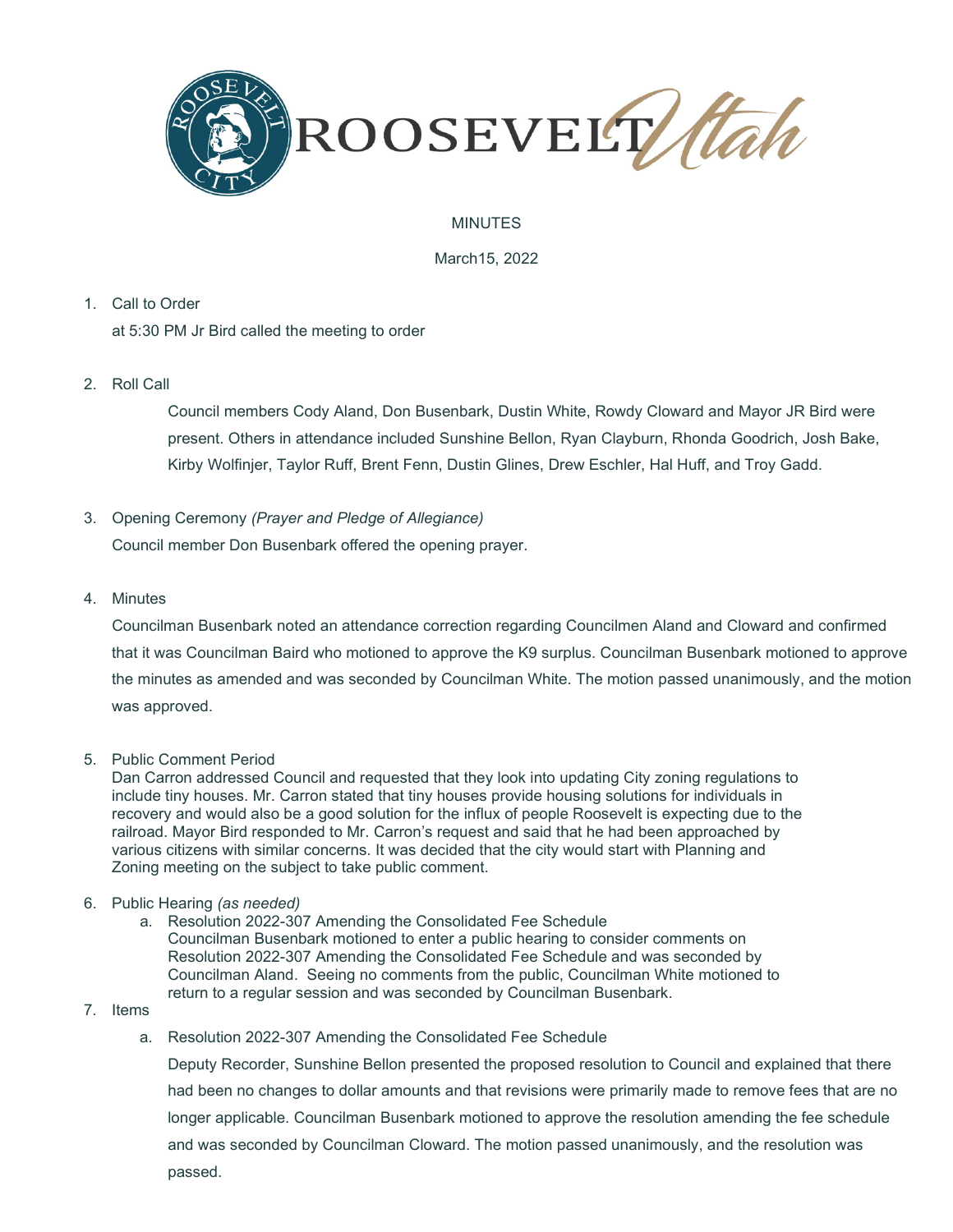#### b. Employee of the Month

Deputy Recorder, Sunshine Bellon was awarded employee of the month. Mayor Bird shared comments from Police Chief, Mark Watkins who had nominated her for the award.

### c. Interfaith Council

Kent provided background information on the Interfaith Council, highlighting its faith-based agenda, and need of structure and additional volunteers. "I appreciate the City and the Council even thinking about this. You're volunteering for a bit more work and so are we." Mayor Bird clarified that the intent of the City's involvement is to aid in coordination between all the different faiths in the area and promote good relations between them. City Attorney, Grant Charles reviewed the resolution outlining the powers and responsibilities of the Interfaith Council. Councilman Aland motioned to approve the resolution forming the Interfaith Council and was seconded by Councilman White. The motion passed unanimously, and the resolution was passed.

### d. Committee Appointments

The following Committee Appointments were made,

### **Arts, Parks and Recreation Committee:**

Reappoint: Royce Porter to the Parks/Sports Subcommittee Phillip Bertoch to the Recreation/ Trails Subcommittee Daniel Mauchley to the Recreation/ Trails Subcommittee

### Appoint:

Jeremy Libberton to the Parks/ Sports Subcommittee Brandon Arnold to the Parks/ Sports Subcommittee Deb Richards to the Arts Subcommittee

Councilman Cloward motioned to approve the Arts, Parks and Recreation Committee appointments and was seconded by Councilman Aland. The motion passed unanimously appointing and reappointing the Arts, Parks and Recreation Committee members.

# **Planning and Zoning Commission**

Reappoint: Reb Bagley Lynn Snow

Councilman Busenbark motioned to approve the Planning and Zoning Commission appointments and was seconded by Councilman White. The motion passed unanimously reappointing the Planning and Zoning Commission members.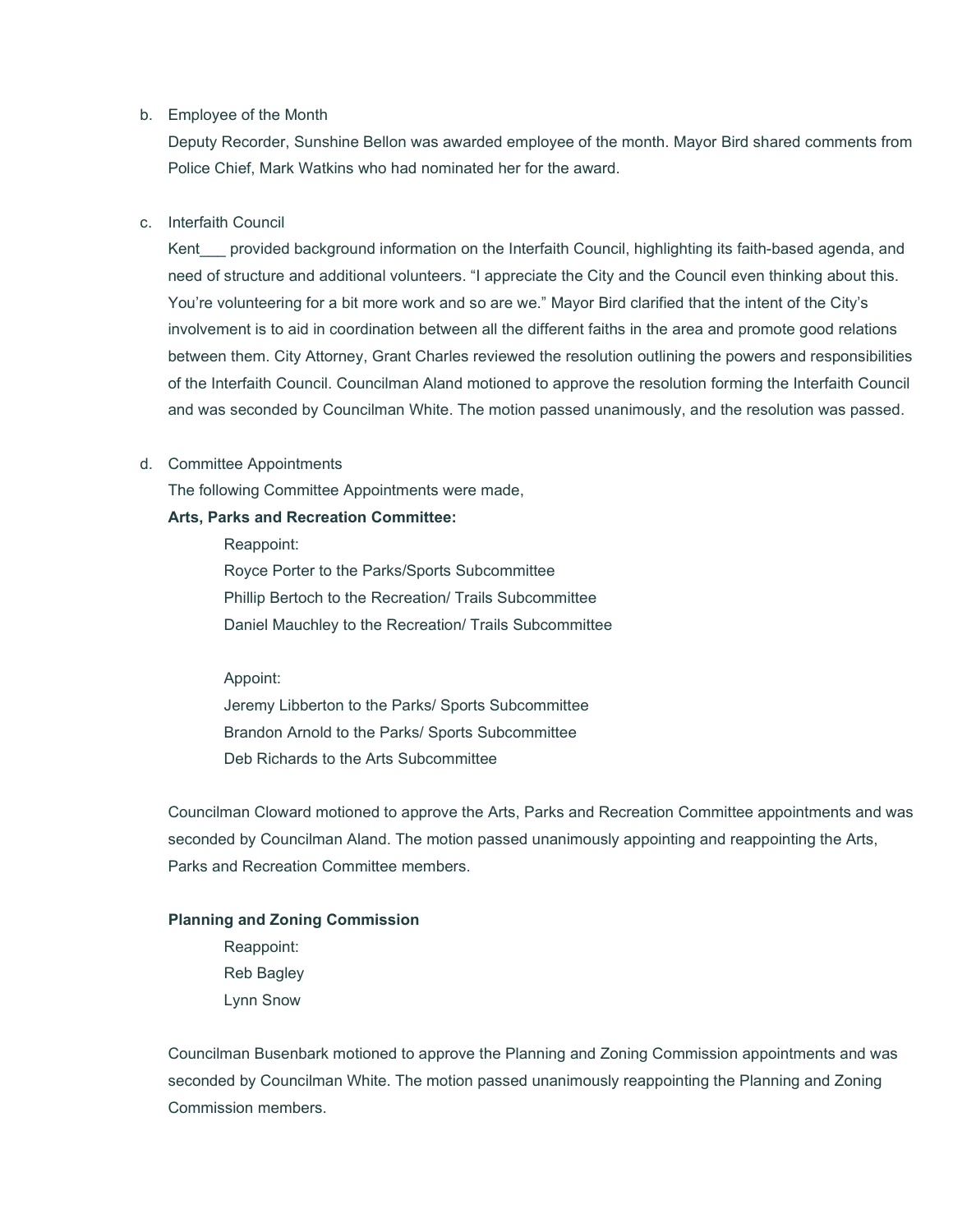### **Roosevelt Housing Authority**

Reappoint: Rebecca Pittman

Appoint: Josh Bake

Councilman Busenbark motioned to approve the Roosevelt Housing Authority appointments and was seconded by Councilman Cloward. The motion passed unanimously appointing and reappointing the Roosevelt Housing Authority members.

#### **Economic Development Committee**

Reappoint: Brady Arnold Cameron Cuch

Councilman Busenbark motioned to approve the Economic Development Committee appointments and was seconded by Councilman Aland. The motion passed unanimously reappointing the Economic Development Committee members.

## e. Planning and Zoning

i. Dale Tribe- Minor Subdivision

Troy Gadd and Building Inspector Dean Johnson presented the proposed minor subdivision (lot split) of Dale Tribe's property located in the southeast quarter of section 28, T.2 S., R. 1 W., U.S.B. & M in Roosevelt. The proposed lot split had already been approved by the Planning and Zoning Commission. Councilman Busenbark motioned to approve the minor subdivision and was seconded by Councilman White. The motion passed unanimously, and Dale Tribe's lot split was approved.

ii. Ron Winterton- Lot Line Adjustment

Troy Gadd and Building Inspector Dean Johnson also presented Ron Winterton's proposed lot line adjustment to Council. Mr. Johnson explained that there were two parcel numbers already describing one lot, therefor it was an adjustment not a subdivision. Councilman White motioned to approve the lot line adjustment and was seconded by Councilman Busenbark. The motion passed unanimously, and the lot line adjustment was approved.

### f. Northeastern Counseling- Parents Empowered Prevention Messaging

Ronin Hatch addressed City Council on behalf of Northeastern Counseling regarding Parents Empowered Messaging near the ball field at Constitution Park. Mrs. Hatch shared with Council that until 2021, local prevention efforts lead to a steady decrease in underage drinking since 2007, at total 62% reduction in that 12-year span (according to local SHARP survey results). Covid 19 impacted the prevention efforts normally provided locally, especially community outreach. Providing consistent messaging in our community has shown to be effective in countering underage drinking. Mrs. Hatch requested that Roosevelt City partner with Northeastern Counseling by providing use of exterior walls at Constitution Park to promote the Parents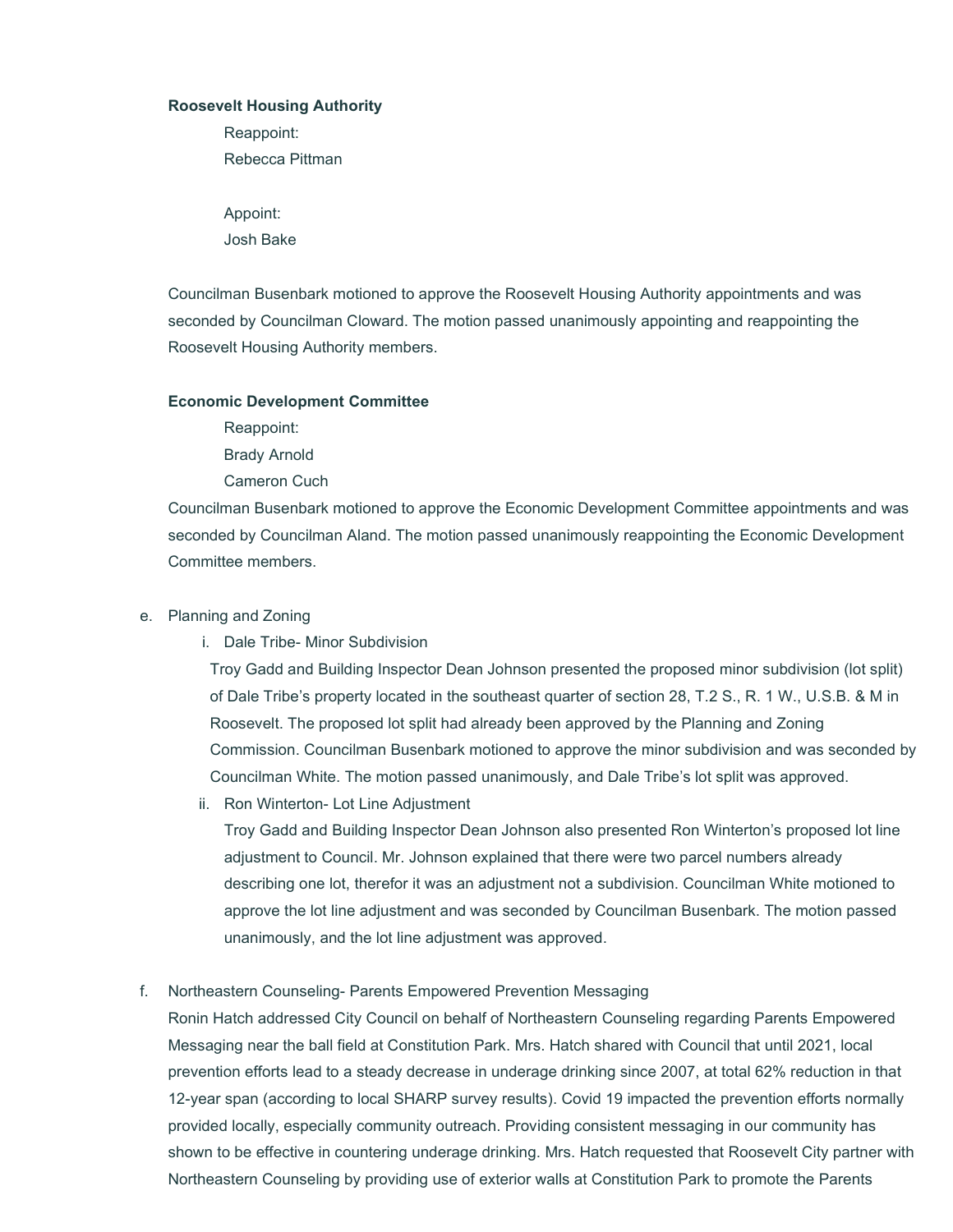Empowered Campaign messaging which is, Bonding with your kids, Monitoring where they are, and setting Boundaries. Mayor Bird took the opportunity to thank Mrs. Hatch and Northeastern Counseling for all they do for our community, calling their work "invaluable". Installation options for the messaging were discussed including future maintenance and other issues. It was determined that vinyl wrapping would be the most appropriate choice for cleaning and avoiding damage to buildings. Mrs. Hatch was asked to work with the Parks and Recreation Supervisor, Dustin Glines to coordinate further. Councilman Busenbark motioned to approve collaborating with Northeastern Counseling and allowing the use of the outside wall of the restroom at Constitution Park, provided that the messaging be in the form of something attached to the building rather than painted on it. Councilman Aland seconded this motion, which passed unanimously.

#### g. XCL Secondary Water Purchase Agreement

Water Source Director, Ryan Clayburn presented a proposed agreement between the City and Wasatch Water Logistics for the purchasing of secondary water, with the request that Council approve the signing of the agreement. The agreement would allow Wasatch Water Logistics (XCL Resources) to connect to. The 203 pipeline to purchase secondary water from Roosevelt City out of Sandwash Reservoir from April 15th to October 15<sup>th</sup>. XCL Resources are committing to 600 acre-feet and will have the ability to purchase more if they need to, but with a cap at 1,200 acre-feet. Mr. Clayburn noted that currently Roosevelt City has 3,000 acre-feet from this source and our system uses around 1,500 acre-feet each year. He also explained that the contract is expressly temporary to help the City build our infrastructure, and that the City can terminate the contract at any time if local citizens or businesses need the water. Councilman Busenbark motioned to approve the agreement between Roosevelt City and Wasatch Water Logistics and was seconded by Councilman Cloward. The motion passed unanimously, and the agreement was approved and signed.

# h. City Equipment Surplus Contract *This item was stricken from the agenda.*

#### i. City Streets Bid Award

Public Works Director, Kirby Wolfinjer and Troy Gadd from Jones and DeMille Engineering provided an update to Council on obtaining bids for the City Streets project. Mr. Wolfinjer explained that the City has the money to complete the specific project in full and that the proposed work is on roads that are from the master plan and prioritized by what can get done at the same time as utility repairs. City Finance Director, Rhonda Goodrich elaborated on the budget stating all the materials have already been purchased at a huge, huge savings to the city. Councilman Busenbark motioned to approve the project as presented and award the bid Terry Brotherson. This motion was seconded by Councilman White and passed unanimously.

### j. UBMC Land Donation Agreement

City Attorney, Grant Charles presented UBMC Land Donation Agreement to Council with the request that they approve the signing of the agreement. City Manager, Josh Bake provided background on the Nature Park project which is at the core of the land transfer agreement and highlighted that the City would be obligated to complete the Nature Park by July 31, 2023 to secure the donation or, pay UMBC for the land at that time. After some discussion it was determined that City staff feel confident that work can be done in the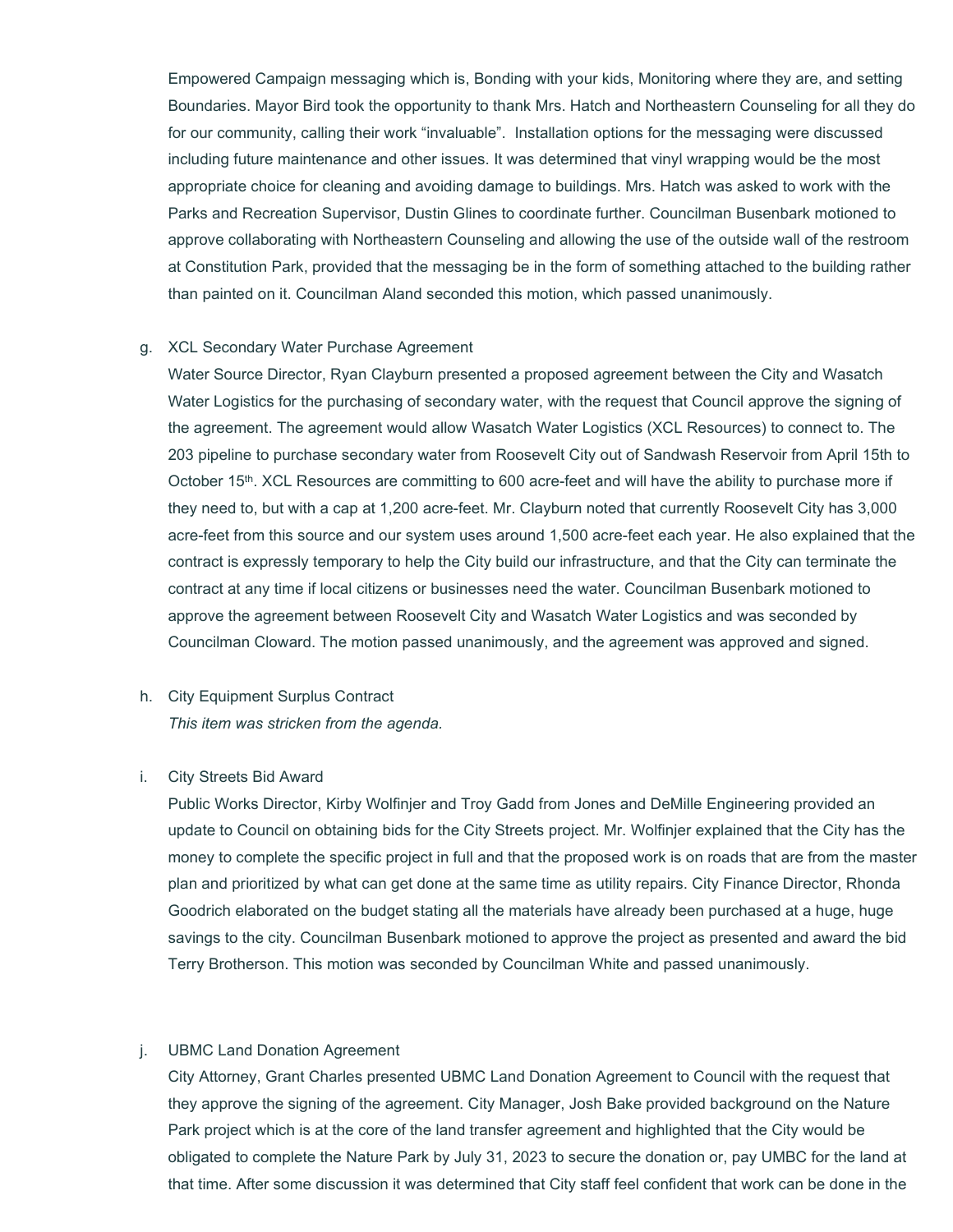specified timeline, and that the Council was comfortable with the anticipated cost of the land if for some reason work is not completed. Councilman Busenbark motioned to approve the signing of the agreement and was seconded by Councilman Aland. The motion passed unanimously, and the signing of the agreement was approved.

#### k. City Hangar Lease Agreement

City Attorney, Grant Charles presented a draft of the proposed Hangar Lease Agreement for the Roosevelt City Airport. Mr. Charles explained that the purpose of the agreement would be to formalize processes that are already taking place and provide the treasurer with a form/contract that can be used when leasing space in the City's hangar. Details from the agreement include terms set to fiscal year calendar to make renewal notices easier, and compensation for space as being based on current as amended fee schedule. Additionally, either party can get out of agreement on 30-day notice. Mayor Bird inquired about the insurance requirements in the contract. Mr. Charles advised that even with waiver of liability, if an owner is uninsured and causes damages on City property, the city could still be liable. After additional discussion on elements of the Hangar Lease Agreement, it was determined that Council would seek additional input from the airport board before finalizing the agreement. Councilman Busenbark motioned to table this item until a later date, pending input from the Airport Board, and was seconded by Councilman Cloward. The motion passed unanimously, and the item was tabled.

#### l. UBTech Security Agreement Renewal

*This item was stricken from the agenda, pending review by the Roosevelt Police Department.*

### m. Purchase Orders & Financial Review

There were no comments or concerns from Council regarding the City purchase orders. Councilman Busenbark motioned to approve the purchase orders and was seconded by Councilman White. The motion passed unanimously, and the purchase orders were approved and signed. Motion: Bus Second: White

#### 8. City Manager Report

City Manager, Josh Bake provided a brief update on the efforts of several departments in the springtime push to make progress on a lot of new projects. Mr. Bake stated that employees are aggressively pushing to get projects checked off this year. Mr. Bake also took a moment to appreciate Asst. City Manager/ Water Source Director Ryan Clayburn on his hard work and always looking out for the best interests of the City. Mr. Bake went on to congratulate Roosevelt City PD on stepping up in their work on a recent case and getting recognition on a national level. Lastly Mr. Bake thanked City Attorney Grant Charles saying "he has been phenomenal to work with and gets us answers quickly. As a manager it's so easy when you have such incredible staff to work with"